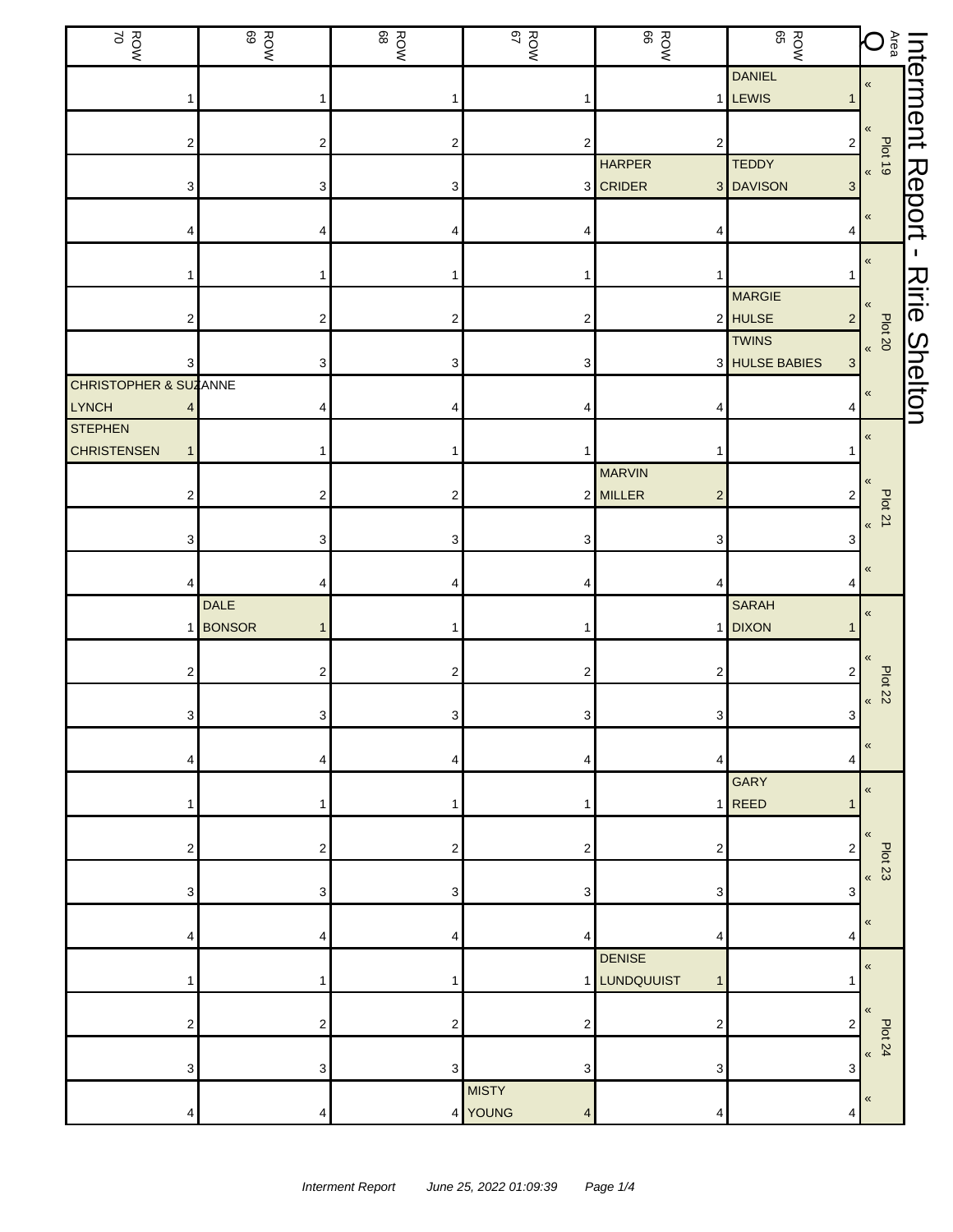| ROW<br>ROW                | ROW<br>ROW              |                           | ROW<br>ROW     | ROW<br>NOW              |                         | ROW<br>BOW                          |                                                    |                      |
|---------------------------|-------------------------|---------------------------|----------------|-------------------------|-------------------------|-------------------------------------|----------------------------------------------------|----------------------|
|                           |                         |                           |                |                         |                         | ROBERT<br>1 LANDON                  | <b>Literment</b><br><b>Nation</b><br><b>Nation</b> |                      |
|                           | 2                       | $\overline{\mathbf{c}}$   | 2              | $\overline{\mathbf{c}}$ | $\overline{\mathbf{c}}$ | $2\vert$                            |                                                    |                      |
|                           | D (David)<br>3 PARK     | $\ensuremath{\mathsf{3}}$ | 3              | 3                       | 3                       | 3                                   | Plot 25<br>$\pmb{\mathfrak{C}}$                    |                      |
|                           |                         | 4                         |                |                         |                         | <b>WILBERTA</b><br>4 MELENDEZ<br>4  | «                                                  | <b>Report</b>        |
|                           |                         |                           |                | 1                       |                         |                                     | $\pmb{\kappa}$                                     | $\mathbf I$          |
| RANDALL<br><b>HARTONG</b> | $\overline{\mathbf{c}}$ | $\overline{\mathbf{c}}$   | 2              | 2                       | $\overline{\mathbf{c}}$ | $\overline{2}$                      | «                                                  |                      |
|                           |                         |                           |                |                         |                         |                                     | <b>Plot 26</b><br>$\pmb{\kappa}$                   |                      |
|                           | 3                       | 3                         | 3              | 3                       | 3                       | 3                                   | «                                                  | <b>Ririe Shelton</b> |
|                           |                         | 4                         | 4              |                         | 4                       | 4<br><b>TERRY</b>                   | «                                                  |                      |
|                           |                         |                           |                |                         |                         | 1 HAYES                             |                                                    |                      |
|                           | 2                       | $\mathbf 2$               | 2              | 2                       | $\overline{2}$          | $\sqrt{2}$                          | Plot 27<br>$\pmb{\ll}$                             |                      |
|                           | 3                       | 3                         | 3              | 3                       | 3                       | 3                                   | «                                                  |                      |
|                           |                         | 4                         | 4              | 4                       | 4                       | <b>GARRICK (WAYNE)</b>              | $\pmb{\kappa}$                                     |                      |
|                           |                         |                           |                | 1                       |                         | 1 FILLMORE<br>FERN                  | «                                                  |                      |
|                           | 2                       | 2                         | $\overline{c}$ | 2                       |                         | 2 FILLMORE<br>$\overline{2}$        | <b>Plot 28</b><br>$\pmb{\kappa}$                   |                      |
|                           | 3                       | 3                         | 3 <sup>1</sup> | 3 <sup>1</sup>          | 3 <sup>1</sup>          | $\overline{3}$<br><b>KAREN</b>      | «                                                  |                      |
|                           |                         | 4                         | 4              | 4                       |                         | 4 HAYES<br>$\overline{4}$<br>CONNIE | $\pmb{\ll}$                                        |                      |
|                           |                         |                           |                | 1                       |                         | 1 HATFIELD<br>1                     |                                                    |                      |
|                           | 2                       | 2                         | 2              | 2                       | 2                       | 2                                   | <b>Plot 29</b><br>$\pmb{\mathcal{R}}$              |                      |
|                           | 3                       | 3                         | 3              | 3                       | 3                       | 3                                   | $\ll$                                              |                      |
|                           |                         | 4                         | 4              | 4                       |                         | 4                                   | $\pmb{\ll}$                                        |                      |
|                           | CANDACE                 | 1                         |                | 1                       |                         |                                     | $\pmb{\langle} \pmb{\langle}$                      |                      |
|                           | <b>EDWARDS</b><br>2     | $\overline{c}$            | 2              | 2                       | $\overline{\mathbf{c}}$ | 2                                   | Plot 30<br>$\pmb{\mathcal{R}}$                     |                      |
|                           | 3                       | 3                         | 3              | 3                       | 3                       | 3                                   |                                                    |                      |
|                           | 4                       | 4                         | 4              | 4                       | 4                       | 4                                   | «                                                  |                      |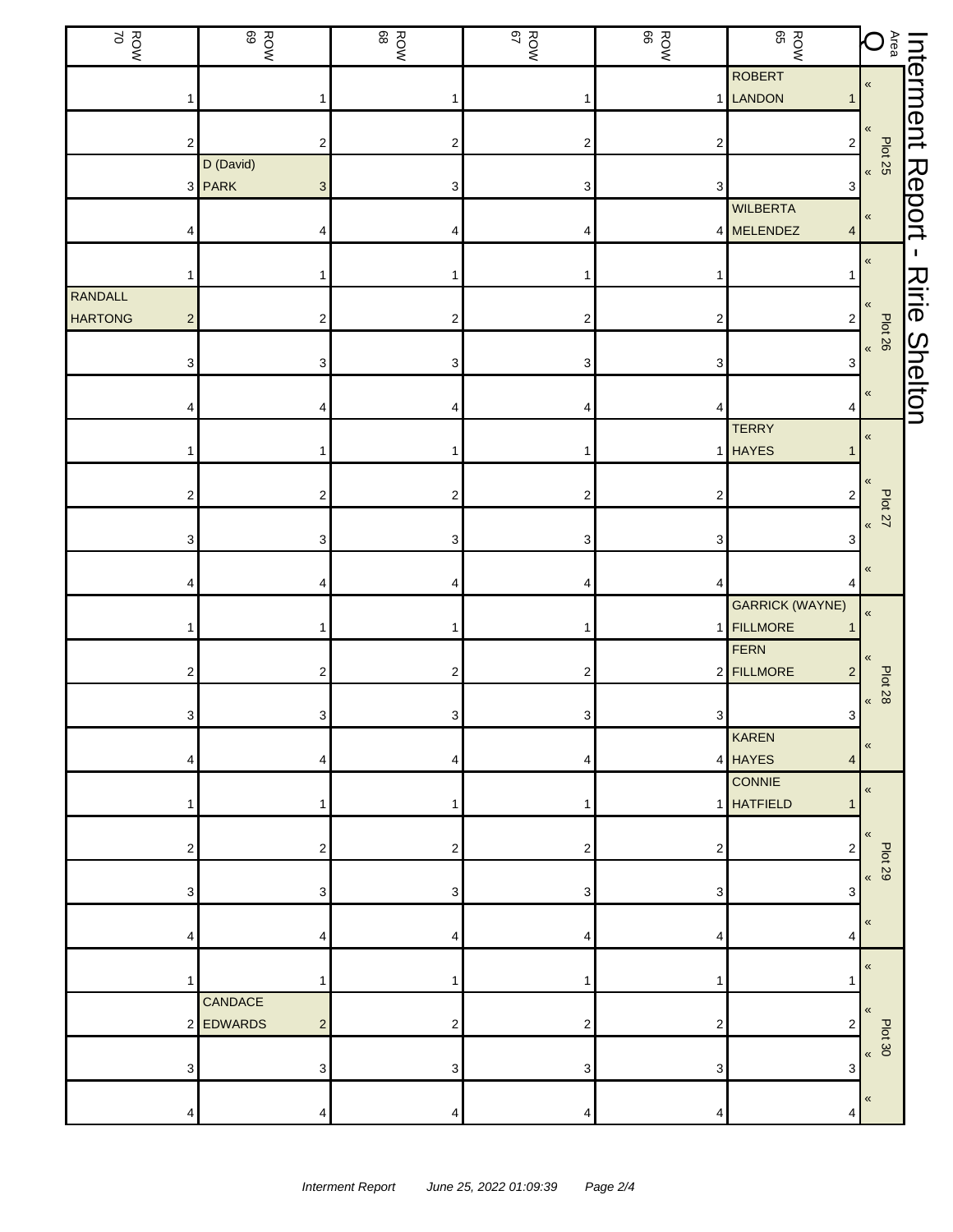| ROW<br>ROW | $\frac{ROW}{75}$          | ROW<br>ROW                | $\frac{ROW}{73}$        | $\frac{ROW}{72}$          | ROW<br>71                                     |                        |                      |
|------------|---------------------------|---------------------------|-------------------------|---------------------------|-----------------------------------------------|------------------------|----------------------|
|            | 1                         | 1                         | 1                       | 1                         |                                               |                        |                      |
|            | $\sqrt{2}$                | $\overline{\mathbf{c}}$   | $\sqrt{2}$              | $\overline{\mathbf{c}}$   | $\mathbf 2$                                   |                        |                      |
|            | $\ensuremath{\mathsf{3}}$ | $\mathbf{3}$              | $\sqrt{3}$              | $\ensuremath{\mathsf{3}}$ | 3                                             |                        |                      |
|            | 4                         | 4                         | 4                       | 4                         | 4                                             |                        |                      |
|            | 1                         | 1                         | $\mathbf{1}$            | 1                         |                                               | $\pmb{\kappa}$         |                      |
|            | $\sqrt{2}$                | $\overline{\mathbf{c}}$   | $\sqrt{2}$              | $\overline{\mathbf{c}}$   | $\mathbf 2$                                   | $\pmb{\ll}$<br>Plot 20 | <b>Ririe Shelton</b> |
|            | $\ensuremath{\mathsf{3}}$ | $\ensuremath{\mathsf{3}}$ | $\sqrt{3}$              | $\ensuremath{\mathsf{3}}$ | $\ensuremath{\mathsf{3}}$                     | $\pmb{\kappa}$         |                      |
|            | 4                         | 4                         | 4                       | 4                         | 4                                             | $\pmb{\ll}$            |                      |
|            | 1                         | 1                         | $\mathbf{1}$            | 1                         |                                               | $\pmb{\alpha}$         |                      |
|            | $\sqrt{2}$                | $\mathbf{2}$              | $\sqrt{2}$              | $\sqrt{2}$                | $\mathbf 2$                                   | «<br>Plot 21           |                      |
|            | 3                         | 3                         | $\sqrt{3}$              |                           | LETHA<br>3 HARDY<br>$\ensuremath{\mathsf{3}}$ | $\pmb{\ll}$            |                      |
|            | 4                         | 4                         | 4                       | 4                         | 4                                             | $\pmb{\ll}$            |                      |
|            | 1                         | 1                         | $\mathbf 1$             | 1                         |                                               | $\pmb{\ll}$            |                      |
|            | $\sqrt{2}$                | $\mathbf{2}$              | $\mathbf{2}$            | $\boldsymbol{2}$          | $\overline{\mathbf{c}}$                       | «<br>Plot 22           |                      |
|            | $\mathbf{3}$              | 3                         | $\mathbf{3}$            | $\mathbf{3}$              | 3                                             | $\pmb{\kappa}$         |                      |
|            | 4                         | 4                         | 4                       | 4                         | 4                                             | «                      |                      |
|            | 1                         | 1                         | 1                       | 1                         | 1                                             | $\pmb{\ll}$            |                      |
|            | 2                         | 2                         | $\overline{\mathbf{c}}$ | 2                         | 2                                             | «<br>Plot 23           |                      |
|            | 3                         | 3                         | 3                       | 3                         | 3                                             | $\pmb{\kappa}$         |                      |
|            | 4                         | 4                         | 4                       | 4                         | 4                                             | $\pmb{\ll}$            |                      |
|            | 1                         | 1                         | $\mathbf 1$             | 1                         | 1                                             | $\pmb{\mathfrak{C}}$   |                      |
|            | $\boldsymbol{2}$          | $\overline{\mathbf{c}}$   | $\overline{c}$          | 2                         | $\boldsymbol{2}$                              | «<br><b>Plot 24</b>    |                      |
|            | $\ensuremath{\mathsf{3}}$ | 3                         | 3                       | 3                         | 3                                             | $\pmb{\mathfrak{C}}$   |                      |
|            | 4                         | 4                         | 4                       | 4                         | 4                                             | «                      |                      |

 $\overline{\mathbb{L}}$